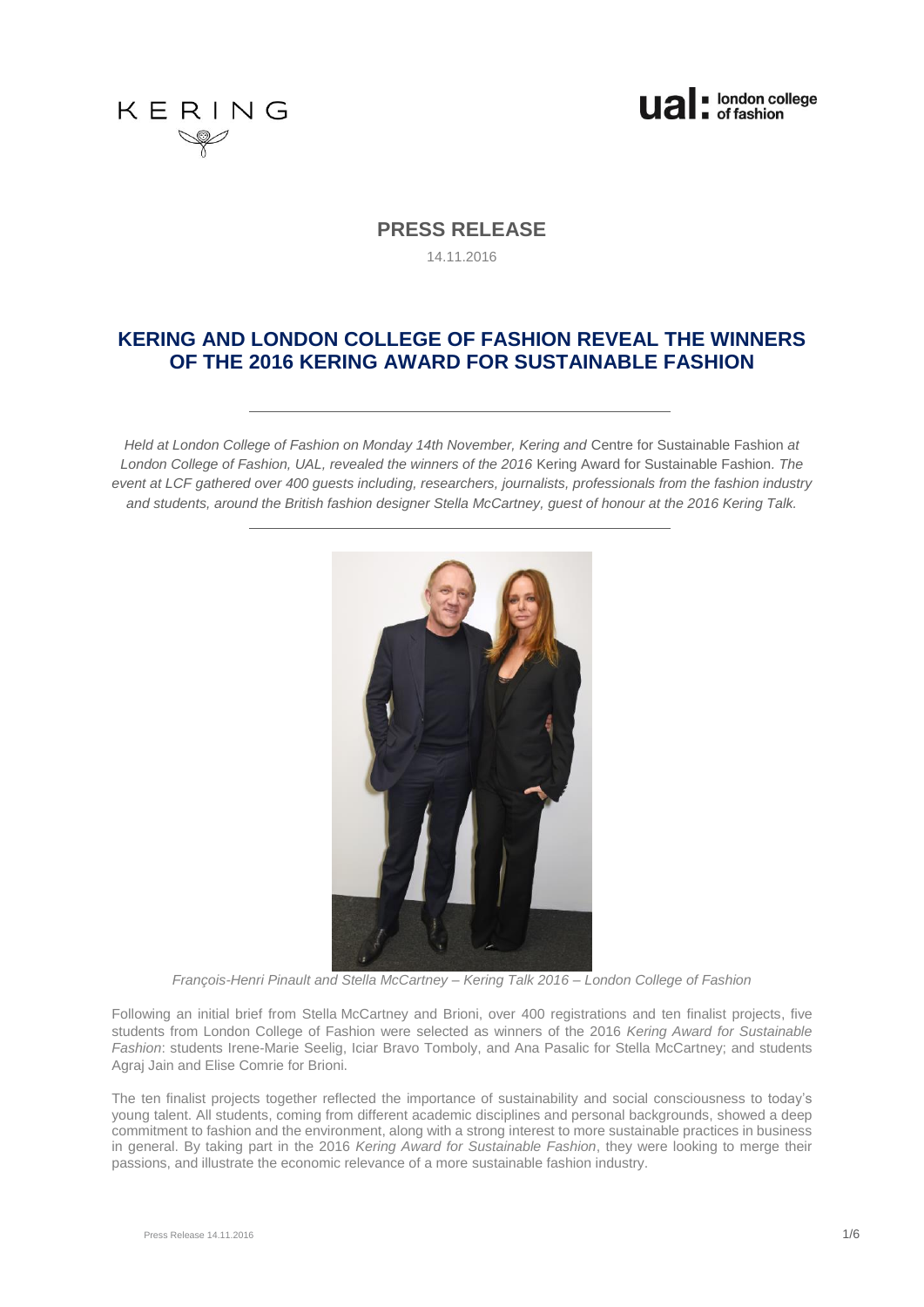



The 2016 projects explore sustainability in various ways, including product innovation to reduce fashion's impact on the planet using new materials (for example mushroom skin, peace or spider silk), alternative assembling methods to increase clothes' longevity, or the use of new technologies and digital tools to educate the general public and luxury fashion clients to the necessity of a more sustainable development in fashion (conscious consumption, clothes lifecycle, transparency). The majority of contestants designed their projects by rethinking the whole production cycle and value chain in fashion, going from material sourcing to product development and recycling. This echoes Kering's own commitment to drive luxury fashion toward higher levels of economic, environmental, ethical and social performance.

Grants to support their work and internship opportunities within Stella McCartney and Brioni were offered to winners of the 2016 *Kering Award for Sustainable Fashion*.

Luxury brands **Gucci** and **Stella McCartney** will host next year's contest.

**All high-resolution visuals are available [here](https://urldefense.proofpoint.com/v2/url?u=https-3A__we.tl_kaQma34YyR&d=CwIFAg&c=pu89_ybC5QJ7qLIcOXv_zX9LEN-7TkqB-bJkFXgYPs0&r=BaZl0VJPvB9fjU_43DHqMQhjKdDnsylxtFEGavIghDE&m=edVJ5ViMMt6U5Q5kFPIogBPYtoUzlq6cXzhRGogl2Nw&s=zFEhUecrrXJ1cbtgG-mrMhVXaVoX8AVNAWx_uvmg0M0&e)** Credits are included in the files' names and captions mentioned in the files' properties

> Dedicated press kit available on [Kering.com](http://www.kering.com/sites/default/files/press_kit_-_2016_kering_talk_at_lcf.pdf) #LCFxKering #StellaCares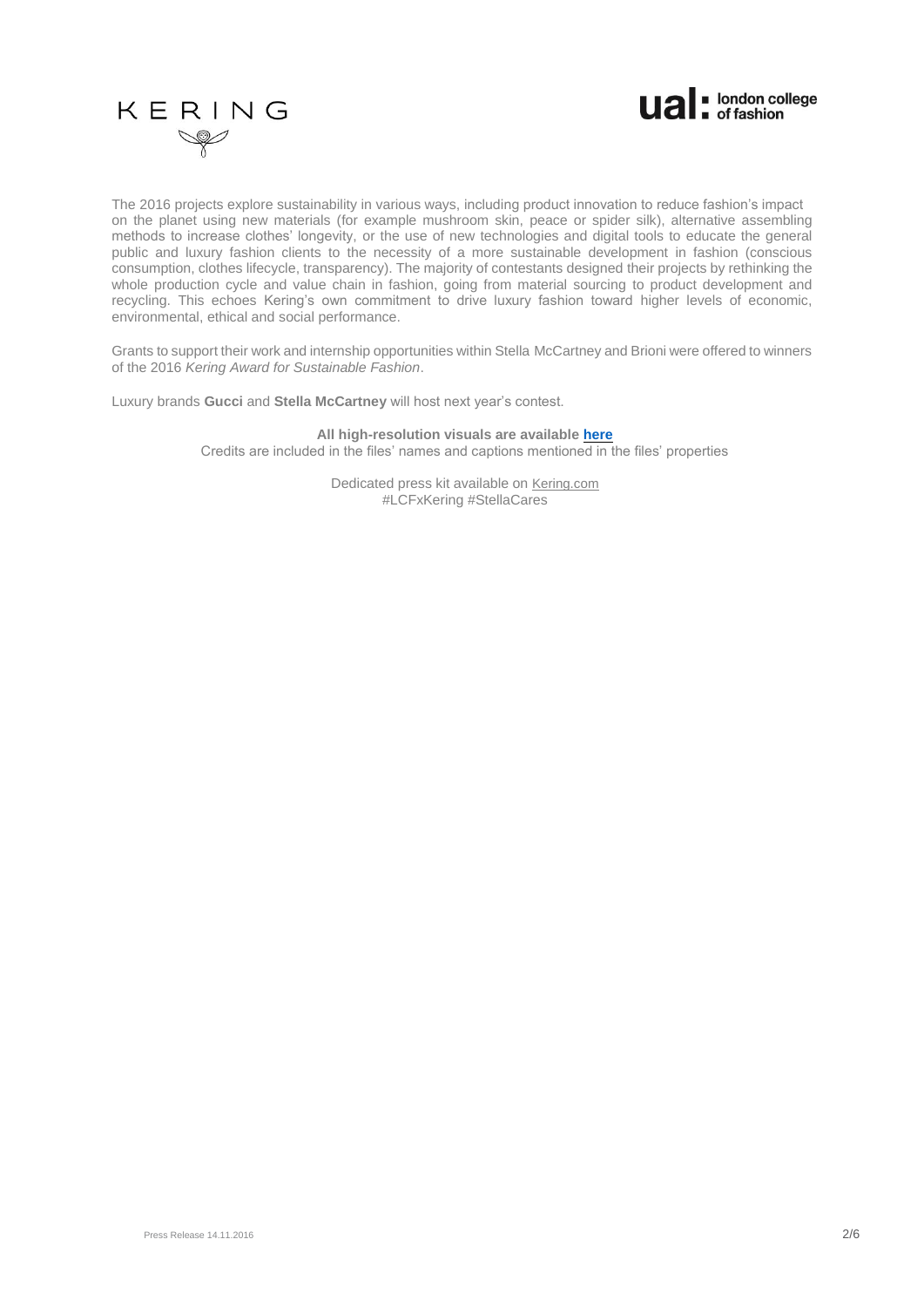



# **Notes to Editors**

## **Winning projects for Stella McCartney**

### *Winner of the Award for Innovation*

## **Irene-Marie Seelig: Amadou Mushroom Skin Project**

*"My project further confirms my belief that innovation occurs at the intersection of the arts and sciences where we can collaborate to leave a positive, lasting imprint on society and the environment."*



An [MA Fashion Entrepreneurship and Innovation](http://www.arts.ac.uk/fashion/courses/postgraduate/ma-fashion-entrepreneurship-and-innovation/) student Irene-Marie Seelig is a Californian native with over a decade of international experience within the fashion industries. She believes in taking a holistic approach to sustainability, relating the health of the environment to that of its inhabitants.

Irene begun researching the wellbeing properties of mushrooms when her mother was diagnosed with lung cancer. It was this idea that informed her project for the *Kering Award for Sustainable Fashion*: mushroom leather. This innovative material, made from the skin of Amadou Mushrooms, is a renewable, biodegradable and vegetarian leather alternative. Irene tested both the aesthetic and the durability of the material to confirm its viability for the luxury fashion industry.

### *Winner of the Award for Collaboration*

#### **Iciar Bravo Tomboly: Social Ecology Project**

*"I believe we cannot change our environment without renewing humanity. So we should achieve an integral ecology that focuses not only on environmental and financial issues, but also on social issues."*



MA Fashion Design Management student, Iciar considers herself to be a leader, being at the head of several social organisations and an active volunteer in charities involved in fashion, social development, children education and empowering women. She has developed a global awareness of the industry and worked with suppliers from all around the world.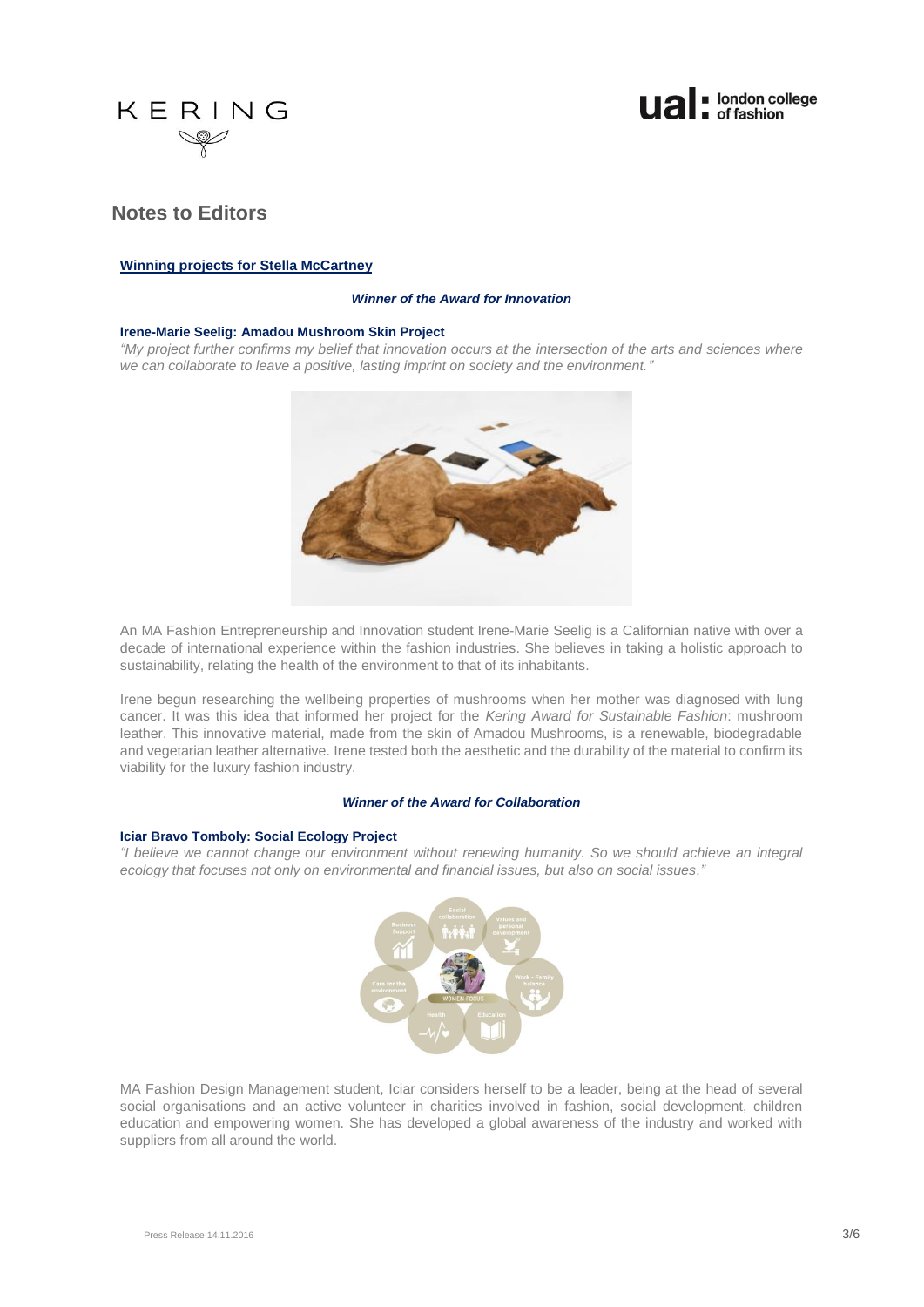



According to Iciar, human well-being is a main concern for the world and for the achievement of global goals. That is why she has developed a tool that measures and increases the social impact of a company by empowering employees and manufacturers. She has chosen to assess seven areas that are related to the UN Global goals and to Kering social targets, using a women's perspective.

#### *Winner of the Special Project Award*

#### **Ana Pasalic: Uncoloured Colours Project**

*"Reflecting on my own work made me understand that if I want to change the fashion industry I have to do it right at the beginning, on a business level and on a personal level.*



Through the knowledge and the experience she gained during her MA Fashion Futures, Ana understood how she, as a designer, could influence and change the fashion industry, starting with materials. Her aim with this project was to make sure that fashion is going in the right direction: a sustainable direction ensuring a better life for every creature and plant on our planet.

Ana's project, the "Uncoloured Colours" for Stella McCartney, is inspired by the idea to design and manufacture better materials from less. Dye wastewater from textile factories is becoming one of the substantial sources of severe pollution problems in recent times and has been classified as the most polluting of all the industrial sectors. 'Uncoloured Colours' could help save a substantial amount of water and avoid human risk involved in synthetic dyeing processes, through dyeing the master batch solution.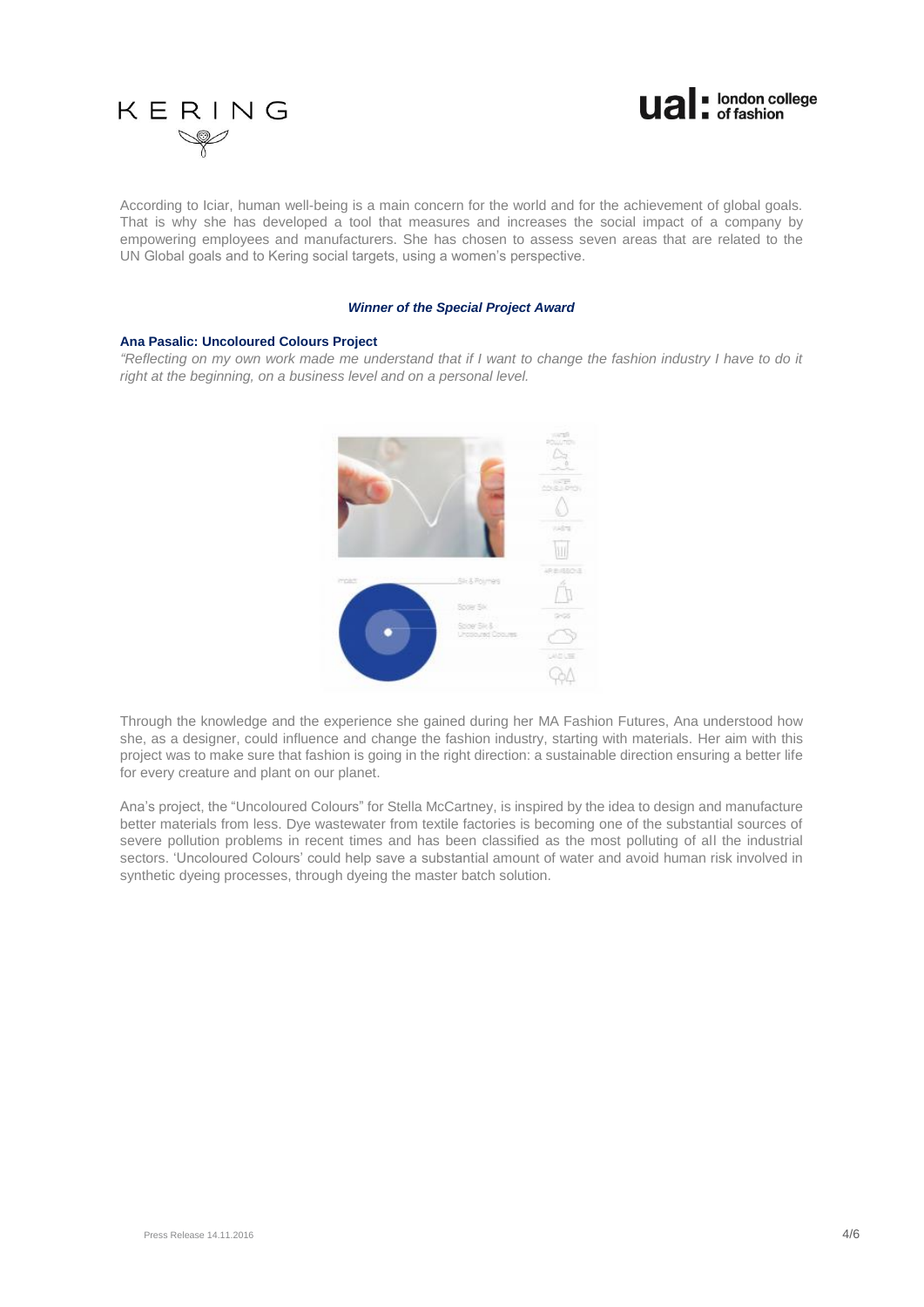



## **Winning projects for Brioni**

### *Winner of the Award for Innovation*

## **Agraj Jain: Peace Silk Project**

*"My main motivation for taking part in the award was the hope that the Kering group would actually use my idea in the best commercial and practical way."*



Agraj, a BA Fashion Design Technology in Menswear student, was born and brought up in the city of Agra, in India. Since childhood he has followed the religion of Jainism, which is very attached to sustainability and nonviolence. Sustainability has always been important to him and his work, and he has spread awareness of sustainability by conducting an arts & crafts class using recycled materials at an orphanage in his hometown.

According to Agraj, you cannot make beauty out of killing. Using conventional silk requires the cruel process of killing a silk worm when it is still in its cocoon. However, with peace silk – which is not a substitute of silk but a high quality product - the little living being completes its cycle and comes out of the cocoon before the cocoon is used to make silk fabric. Therefore, it allows the silk moth to live and die naturally.

#### *Winner of the Award for Collaboration*

#### **Elise Comrie: Tailored Tobacco Project**

*"At the 2010 New Delhi Renewable Energy and Clean Technology conference I saw the consistent failure of sustainable technology to solve problems more cheaply and reliably addressed by diesel, coal or fossil fuels."*



MA Fashion Futures student, Elise built a sustainable low-cost 'solar oven', a luxury push chair and trendy urban composter 'The Thin Bin' whilst completing her Bachelor's in Design at the Nova Scotia College of Art and Design in Halifax, Canada, her native country.